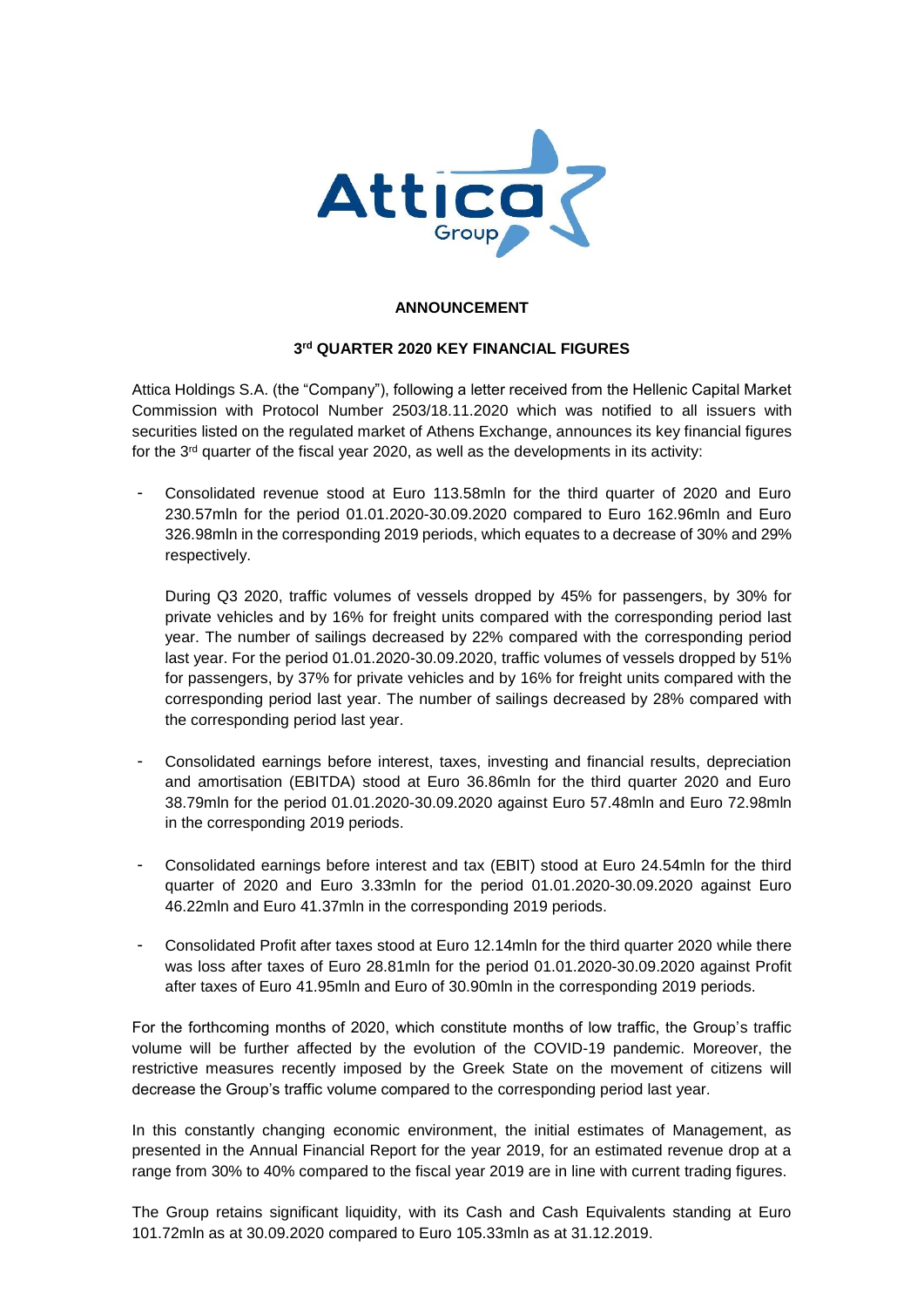During the third quarter of 2020, in the context of Management's actions for further enhancement of its liquidity position, the Group increased its long-term debt obligations by Euro 20mln. It is noted that the Group makes use of all support measures announced by the State for the affected companies, including the receipt of a reimbursable advance of Euro 1.75mln, while it also signed factoring agreements of Euro 15mln.

In the context of these extraordinary and constantly changing circumstances, management works on a daily basis with focus on a) the protection of employees, passengers and associates health and safety, b) the Group's business continuity, c) the reduction of operating costs and the enhancement of Group's financial and liquidity position, while assessing plans to resume the pre-COVID-19 business plan as soon as possible, taking into consideration the pandemic evolution.

Kallithea, 25th November 2020

Attached: KEY FINANCIAL FIGURES OF THE NINE-MONTH PERIOD 2020